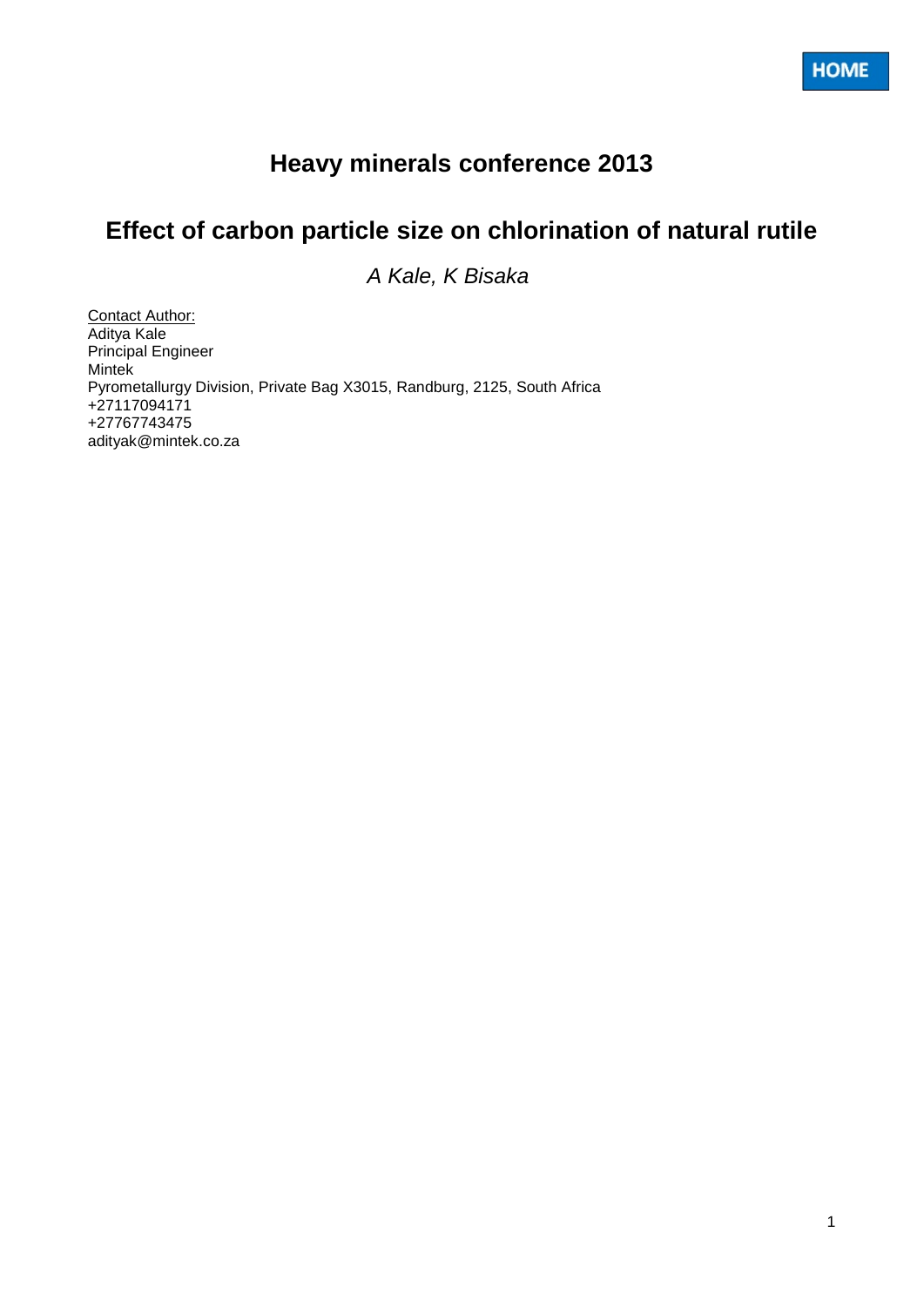# **Effect of carbon particle on the degree of chlorination of natural rutile**

*Aditya Kale<sup>1</sup> , Kabwika Bisaka<sup>2</sup>*

1.

Principal Engineer, Mintek, *Pyrometallurgy Division, Mintek, Private Bag X3015, Randburg 2125* adityak@mintek.co.za

2.Kabwika Bisaka Head – New Technology, Mintek, *Pyrometallurgy Division, Mintek, Private Bag X3015, Randburg 2125*, kabwikab@mintek.co.za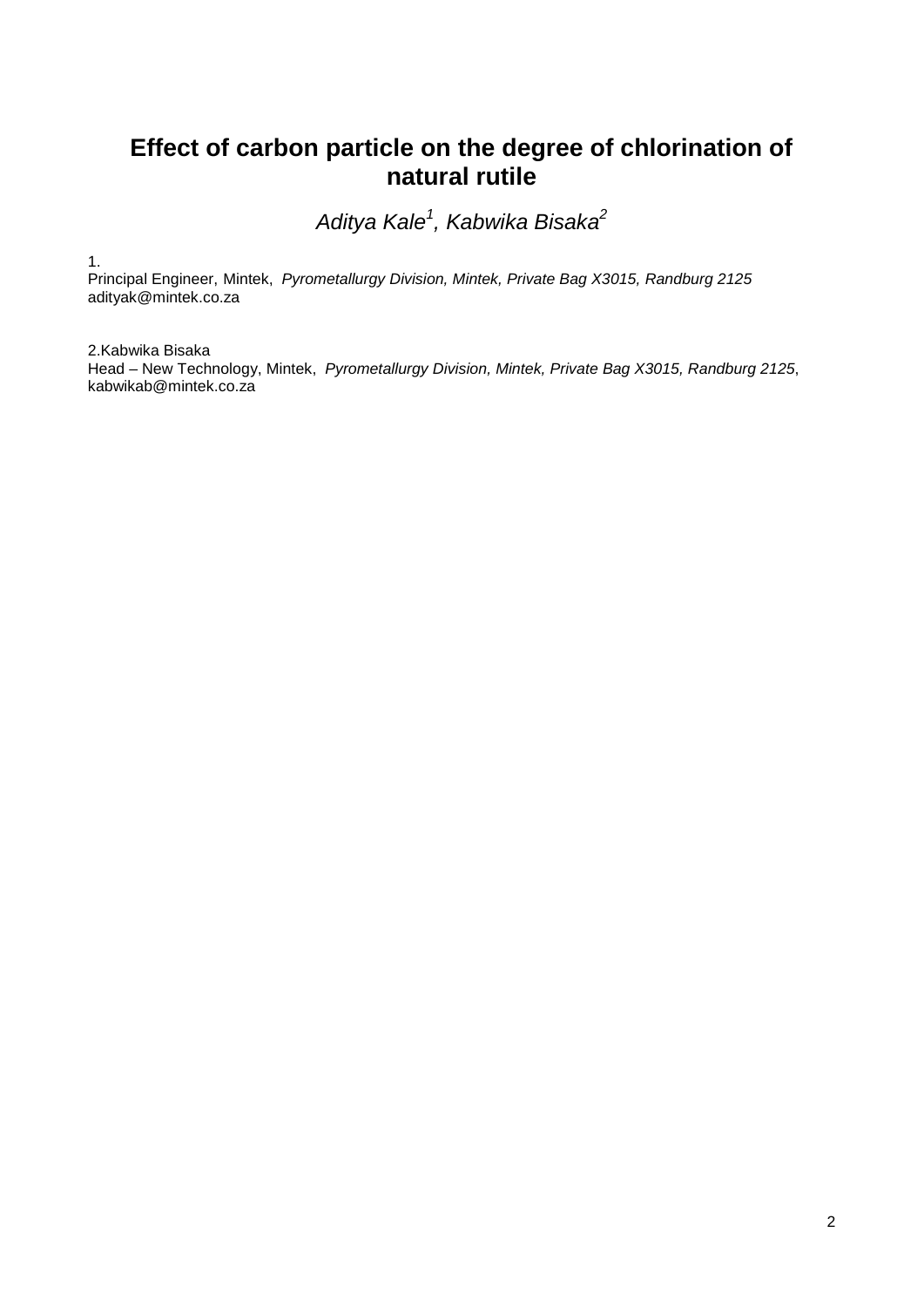# **ABSTRACT**

Titania-containing feedstock is the basic raw material in the production of titanium dioxide (TiO2) pigment by either the sulphate or the chloride route. Mintek has been involved in the processing of titania-containing feedstocks since 1969 and has various patents and publications on the production of pig iron, titania slag and chlorination of titania-containing feedstocks.

Mintek is equipped with a chlorination facility comprising a semi-pilot and laboratory-scale fluid bed chlorinators. The laboratory-scale chlorinator, an 80mm diameter quartz reactor, is a versatile reactor used for the study of the chlorination kinetics of various feedstocks at various conditions of temperature, gas and feed compositions and hydrodynamics.

Carbochlorination trials of rutile were conducted in the above bubbling fluid bed reactor. Calcined petroleum coke (Petroleum coke) was used as a reductant source for the chlorination trials. The tests were carried out in comparable conditions keeping the operating conditions similar and varying the particle size distribution of the reductant in order to investigate the effect of reductant particle size on the chlorination rate of the specific natural rutile. The chlorination of 300 g of rutile in the presence of 90 g of calcined petroleum coke was carried out at a single temperature of 1000º C and constant reaction time of 30 minutes using a chlorination gas comprised of  $\overline{7}$  and  $\overline{3}$  NI/min for CI<sub>2</sub> and CO, respectively.

This paper discusses the results of the above investigation. The chlorination of rutile is very much affected by the particle size distribution of the petroleum coke.

#### **Keywords: Chlorination, Titanium feedstock, Fluidization, Reductant particle size effect**

# **INTRODUCTION**

Titanium ores occur in both primary magmatic and secondary placer deposits. Shoreline placer or beach sand deposits are by far the largest source of titanium deposits. South Africa has the second largest reserve of titanium ore in the world; most of it is in the form of beach placer deposits located along eastern, southern and north-eastern coasts. Titanium is generally bonded to other elements in nature. It is the ninth most abundant element in the Earth's crust and the seventh most abundant metal.

Titanium mineral deposits are mined to produce raw materials for the production of titanium dioxide ( $TiO<sub>2</sub>$ ) pigment and titanium metal. Approximately 95% of the titanium ores mined is used for the production of TiO<sub>2</sub> pigment whilst about 3 % is used for the production of titanium metal.

TiO<sup>2</sup> pigment is a white powder with high opacity, brilliant whiteness, excellent hiding power and resistance to colour change. These properties have made it a valuable pigment and opacifier for a broad range of applications in paint, plastic, ink and paper.

The  $TiO<sub>2</sub>$  pigment is produced by two commercial processes – sulphate and chloride. The chloride process has become the most dominant process as it produces superior quality pigment with significantly fewer waste products. The chloride process consists in the chlorination of titania feedstock to produce TiCl<sub>4</sub> which is further purified and oxidized into  $TiO<sub>2</sub>$  pigment. The above chlorination is carried out in a fluid bed reactor at high temperatures of 1000 – 1050° C using chlorine gas in the presence of carbon as a reductant. The resulting product is mainly composed of iron and titanium chlorides. The high melting metal chlorides mainly consisting of iron chlorides are condensed in a cyclone separator whilst the low boiling point metal chlorides, mainly TiCl<sub>4</sub> are condensed down the line using  $TiCl<sub>4</sub>$  scrubbing towers and chilled condensers.

Mintek, a global leader in mineral and metallurgical innovations, is involved in the investigation of methods for the production and purification of  $TiCl<sub>4</sub>$  which is one of the components of the titanium beneficiation programme driven by the South African Department of Science and Technology.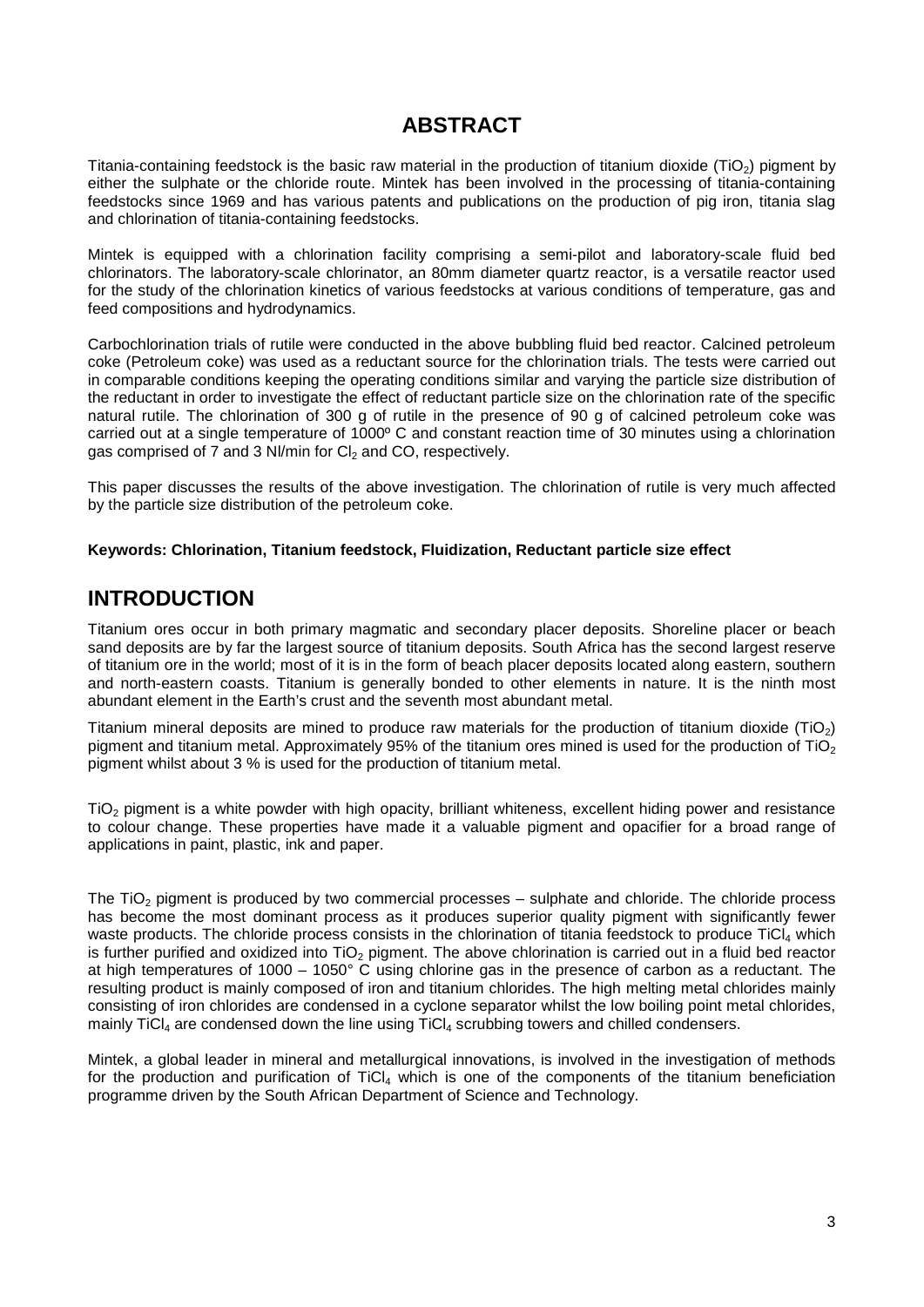# **APPARATUS AND SETUP DESCRIPTION**

### *Chlorination reactor*

An 80mm diameter quartz reactor is used as a bubbling fluid bed reactor. Porous quartz frit placed at the bottom of the reactor acts as a distributor plate. The frit used is a pore 2 type which has an average opening of 40 to 90 micron. The distributor plate enables the gas to flow through and fluidize the solid particles in the reactor. Gases enter through the pores of the distributor plate and fluidize the solids placed on it. A highly expanded gas solid expansion forms strictly above the distributor; the dispersion divides into many little bubbles and emulsion phases few millimetres above the plate. The bubbles grow rapidly by coalescence as they rise upwards and finally burst on the surface of the bed.

A silica thermowell protrudes through the frit into the reactor (Figure 1); this enables to measure the temperature of the bed. A 'K' type thermocouple is used for measuring the temperature. The temperature controller of the electrically heated furnace is connected to the thermocouple that reads the temperature in the burden of the fluid bed reactor. This helps in maintaining the set temperature inside the reactor.



Fig 1 – Laboratory setup for carbochlorination

The crossover duct protrudes out of the furnace and is connected to a condenser. The high boiling point metal chlorides are condensed in the condenser whilst uncondensed gases are vented off to the caustic scrubber. The blowovers from the reactor are collected in the condenser. Gases enter the bottom of the reactor through a flexible tube suitable for chlorine. All gas flows are controlled and measured using variable area gas flow rotameters.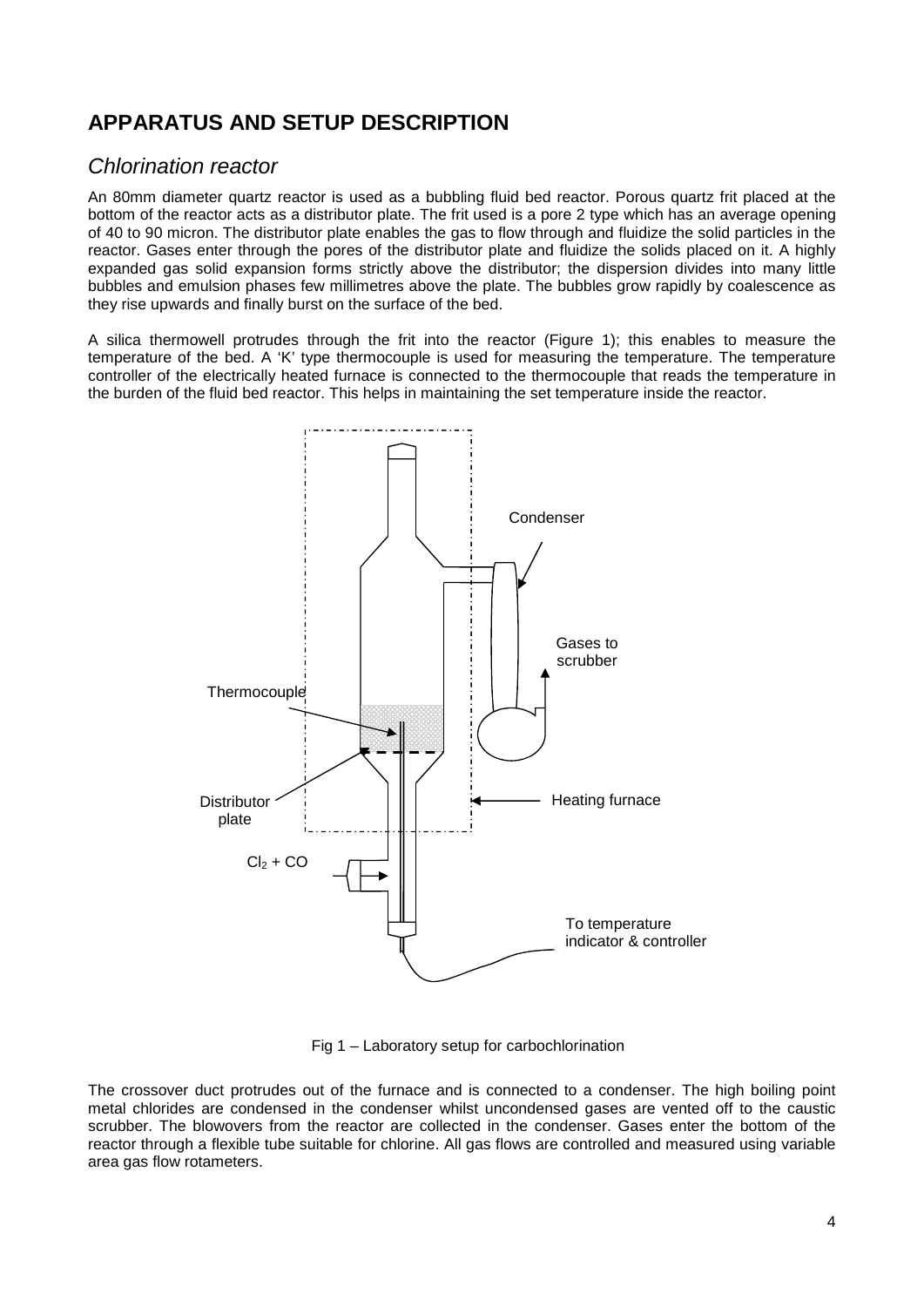Cl<sub>2</sub>, Ar & CO gases are used from gas cylinders; a pressure regulator is used to maintain constant pressure of the gases.

### *Condenser and scrubber*

Metal chlorides comprising mainly of TiCl<sub>4</sub> are condensed in a jacketed silica condenser cooled with a coolant fluid that can reach a temperature down to  $0^{\circ}$ C. The liquid TiCl<sub>4</sub> is collected in the glass flask connected to the bottom of the condenser. This liquid also entrains and dissolves the solid metal chlorides that are condensed on the surface of the condenser.

The uncondensed gases mainly consisting of unreacted chlorine,  $CO$ ,  $CO<sub>2</sub>$ , TiCl<sub>4</sub> and other metal chlorides are extracted and scrubbed in a caustic scrubber.

### **EXPERIMENTAL WORK**

### **Sample preparation**

A sample of natural rutile with a TiO<sub>2</sub> content of 93% was used in all the trials. Detailed chemical composition of the rutile ore is tabulated in Table 1. The particle size distribution of rutile is given in Table 2. In order to reduce the effect of blowovers, a rutile sample with particle size distribution between 300 micron and 106 micron was used for all the test work as finer particles less than 106 micron have a tendency of blowing out of the reactor.

| Elements                       | mass% |  |
|--------------------------------|-------|--|
| TiO <sub>2</sub>               | 93.04 |  |
| FeO                            | 1.20  |  |
| SiO <sub>2</sub>               | 1.60  |  |
| V <sub>2</sub> O <sub>5</sub>  | 0.90  |  |
| Cr <sub>2</sub> O <sub>3</sub> | 0.20  |  |
| CaO                            | 0.05  |  |
| Al <sub>2</sub> O <sub>3</sub> | 0.08  |  |
| MnO                            | 0.05  |  |
| MgO                            | 0.20  |  |

| Table 1 – Chemical composition of rutile |  |
|------------------------------------------|--|
|------------------------------------------|--|

Table 2 – Physical properties of as received rutile

| Particle size | $mass %$ | Density |
|---------------|----------|---------|
| Micron        |          |         |
| $-300 + 212$  | 1.5      | 4.09    |
| $-212 + 150$  | 20       | 4.15    |
| $-150 + 106$  | 46       | 4.20    |
| $-106 + 90$   | 22       | 4.20    |
| $-90 + 75$    | g        | 4.21    |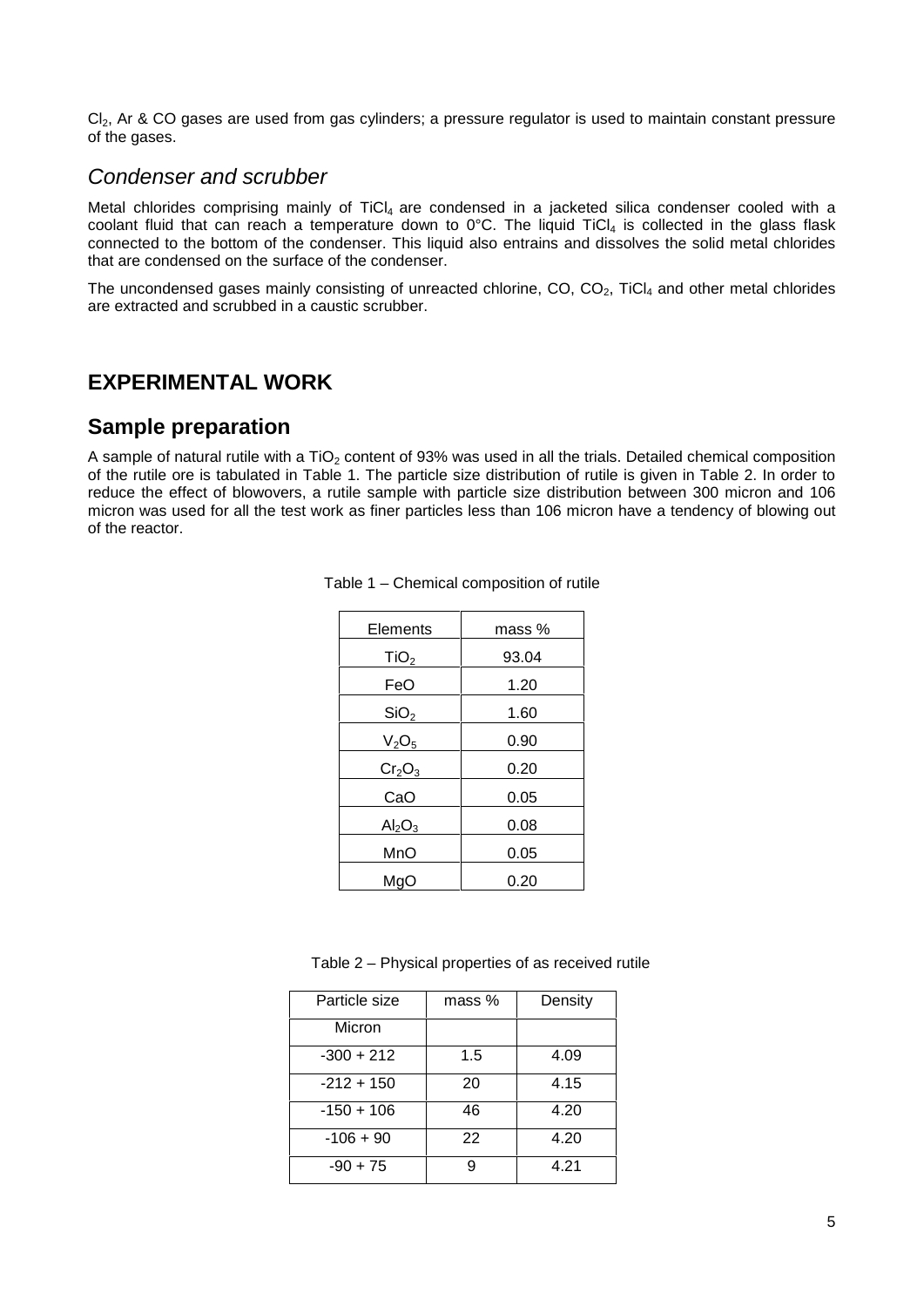Calcined petroleum coke was used as a reductant, the chemical composition of petroleum coke is tabulated in Table 3. In order to study the effect of petroleum coke particle size distribution on the degree of chlorination, four different size ranges were selected:  $-5000 + 1400$  micron;  $-1400 + 850$  micron;  $-850 + 425$ micron; and -425 + 212 micron. The selection of the petroleum coke particle size ranges was based on the fact that particles more than 5000 micron in size are difficult to fluidize while less than 200 micron sized particles will blow out of the reactor.

| Elements        | mass % |  |
|-----------------|--------|--|
| Fixed carbon    | 99.3   |  |
| Moisture        | 0.05   |  |
| Volatile matter | 0.3    |  |
| Ash             | -4     |  |

Table 3 – Composition of petroleum coke

### **Procedure**

The main objective of the trials was to study the effect of the reductant particle size on the chlorination rate of natural rutile. In order to conduct a comparative study of the degree of chlorination, similar operating conditions were maintained in all the trials whilst only varying the reductant particle size. To maintain a constant ore to reductant ratio, 300 g of rutile and 90 g of petroleum coke were used in all the trials. The operating temperature inside the reactor was maintained at 1000º C.

Each test followed a batch procedure. The reactor, charged with 300 g of rutile and 90 g of petroleum coke was secured in the electrically heated furnace. Argon gas was used to fluidize the bed inside the reactor during the heating period of the reactor to the reaction temperature. Once the fluidized bed burden reached the reaction temperature of 1000°C, the argon gas flow was replaced by the reactive gas composed of  $Cl<sub>2</sub>$ and CO. The Cl<sub>2</sub> flow was maintained at 7Nl/min whilst CO flow was at 3Nl/min.

The chlorination time for each test was 30minutes. After this stipulated time, the CI<sub>2</sub> and CO flows were turned off and the power to the furnace was switched off. Argon gas was then used to flush the chlorides and cool the reactor. The material from the side arm and condenser was collected, washed and dried. The dried material was calcined at 1000º C to burn off the carbon; this material was basically the reactor blowovers. The residue from the reactor was collected and heated in a furnace at 1000°C. This was done to ensure that all the carbon was burnt off and mass of rutile was noted. From the mass recorded, the degree of chlorination was calculated using Equation 1 below.

$$
E = [\omega i - (\omega o + \omega b)] * 100
$$
 [1]  
\nωi  
\n= degree of chlorination (%)  
\nωi = initial mass of rule  
\nωo = final mass of rule  
\nab = mass of blowovers

# **RESULTS AND DISCUSSION**

### *General observations*

The rutile material mixed with petroleum coke fluidized well in the fluid bed reactor. When chlorine was introduced in the reactor at the operating temperature of 1000°C, brown dense fumes were first generated in the condenser. The fumes became light with time and turned white eventually. The chlorinated material from the reactor was yellowish in colour. The chlorinated rutile particles became finer as can be seen in Table 4.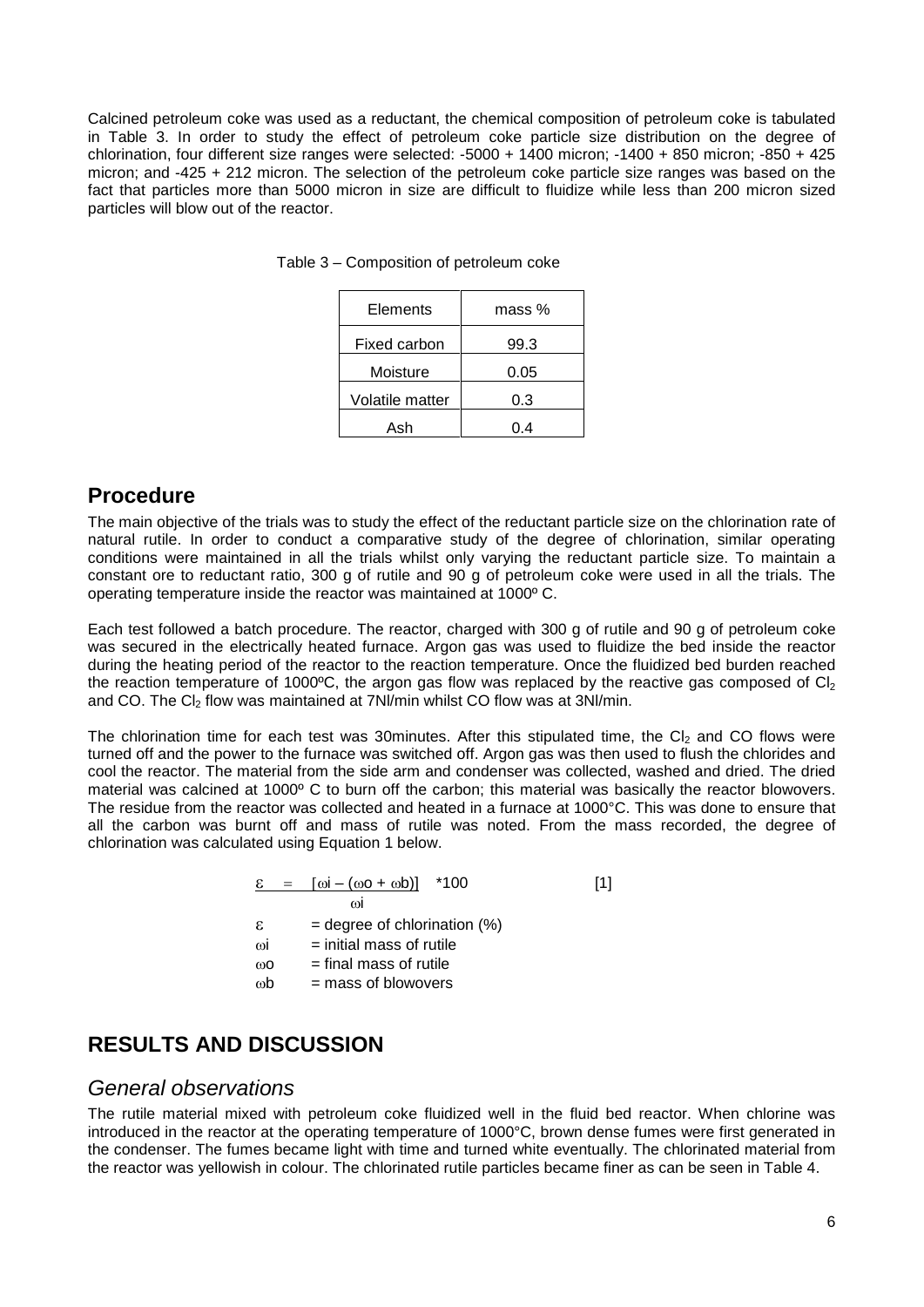| Particle size | Rutile        | Test 1 | Test 2 | Test 3         | Test 4 |
|---------------|---------------|--------|--------|----------------|--------|
| Micron        | mass %        | mass % | mass % | mass %         | mass % |
| $-300 + 212$  | $\mathcal{P}$ | 2      | 3      | $\blacksquare$ | ۰      |
| $-212 + 150$  | 30            | 35     | 18     | 19             | 21     |
| $-150 + 106$  | 68            | 30     | 36     | 38             | 32     |
| $-106 + 90$   |               | 15     | 18     | 15             | 12     |
| $-90 + 75$    |               | 14     | 19     | 18             | 15     |
| $-75$         |               | 4      | 6      | 10             | 20     |

Table 4 – Particle size distribution of chlorinated rutile

# *Effect of reductant particle size*

Experiments to evaluate the effect of reductant particle size on the degree of chlorination of natural rutile sample were conducted according to the above procedure.

The results are summarised in Table 5 and depicted in Figure 2. The average results of the mass balance were considered. As expected, the petroleum coke blowovers increased with the decrease of particle size. It was observed that the chlorination rate increased with the decrease of petroleum coke particle size.

|   | <b>Blowovers</b><br>Petroleum coke<br>particle size |                       | Rutile chlorinated |            | Petroleum coke<br>consumed |            |        |
|---|-----------------------------------------------------|-----------------------|--------------------|------------|----------------------------|------------|--------|
|   | (micron)                                            | Petroleum<br>coke (g) | Rutile $(g)$       | Mass $(g)$ | mass %                     | Mass $(g)$ | mass % |
|   | $-5000 + 1400$                                      | ۰.                    | 0.8                | 93         | 31                         | 18.5       | 21     |
| 2 | $-1400 + 850$                                       | 0.9                   |                    | 141        | 47                         | 29.5       | 33     |
| 3 | $-850 + 425$                                        | 2.5                   | 1.3                | 189        | 63                         | 37.5       | 42     |
| 4 | $-425 + 212$                                        | 2.8                   | 1.5                | 226        | 75                         | 52.5       | 58     |

Table 5 – Chlorination mass balance for rutile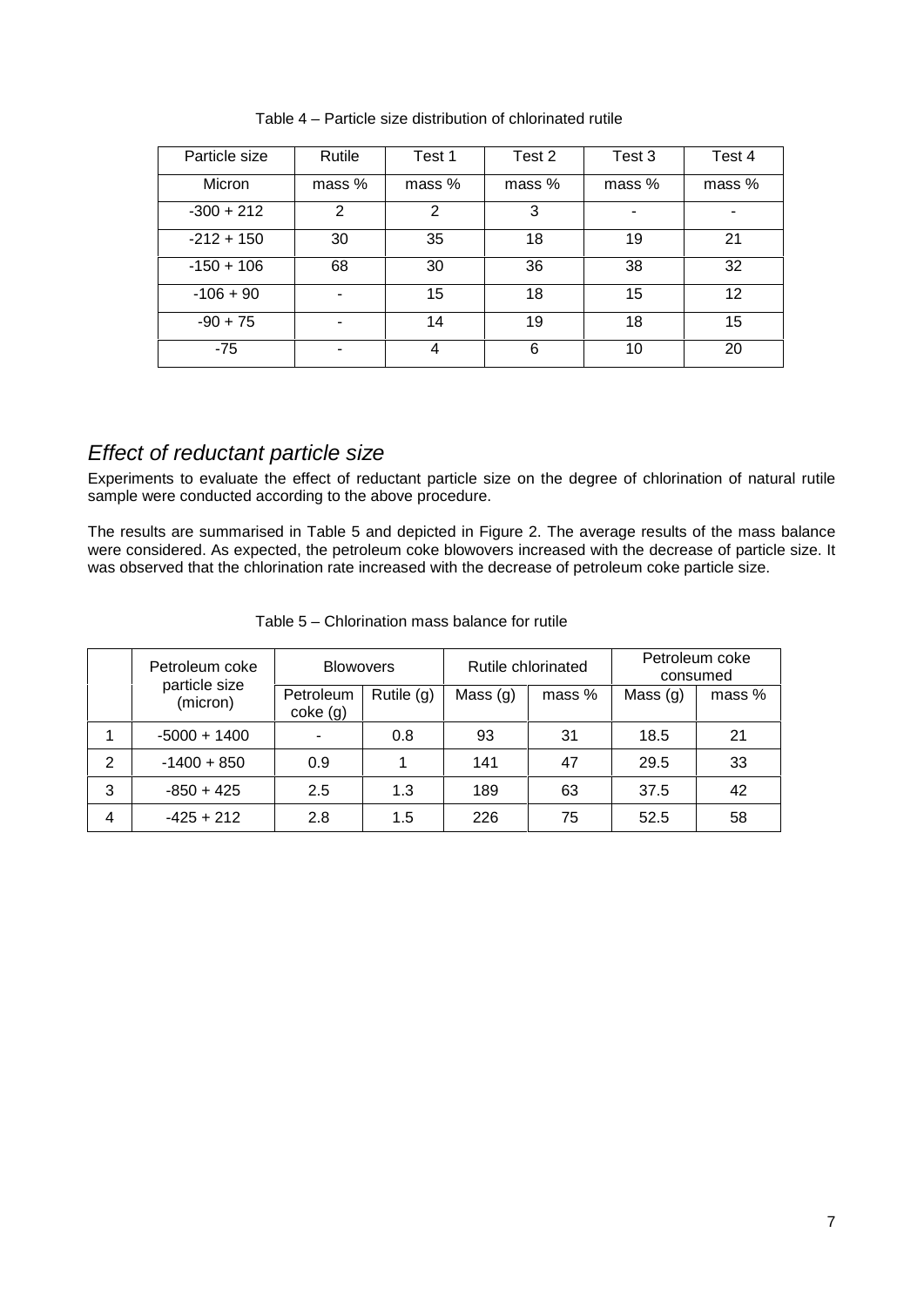#### Fig 2- Rutile, Petroleum coke mass loss



The highest degree of chlorination was observed when petroleum coke of particle size in the range between 425 micron and 212 micron was used. About 75% of the rutile was chlorinated whilst about 58% of petroleum coke was consumed in the reaction. Higher surface area available for finer petroleum coke particles may be one of the contributing factors to the higher chlorination rate of the rutile.

A close carbon-titania contact may play an important role in the carbochlorination of rutile and this is improved as the petroleum coke particle size decreases.

It is believed that there is a rapidly diffusing intermediate gas phase that transports the titanium values from the rutile to the carbon. The mechanism proposed by Dunn (1979b)  $^{[1]}$  defines the autocatalytic role of TiCl. It states that an equilibrium is established at the rutile surface between TiCl4 and titania which react to form a gaseous species containing both oxygen and chlorine, known as a titanium oxychloride (TiOCl<sub>2</sub>).

$$
3 TiCl_4 + TiO_2 = 2 (TiOCl_2.TiCl_4)
$$
 (2)

At the carbon surface there will be a number of species vying for space such as chlorine, carbon monoxide and titanium oxychloride. The carbon surface further promotes the chlorination of oxychloride to titanium tetrachloride. The oxygen from oxychloride reacts with carbon to form carbon monoxide.

$$
TiOCl2 + C = C.TiOCl2 (adsorbed on surface)
$$
 (3)

$$
C.TIOCl2 + \frac{1}{2} Cl2 = TiCl3 + CO
$$
 (4)

$$
TiCl_3 + \frac{1}{2} Cl_2 = TiCl_4 \tag{5}
$$

Equation 3,4 & 5 were proposed by Nell & Den Hoed  $^{[2]}$ .

The carbon monoxide formed at the carbon surface can participate in further reaction with chlorine as mentioned in Equation 6, particularly in the rutile internal surface which is not involved in the direct carbon chlorine reaction.